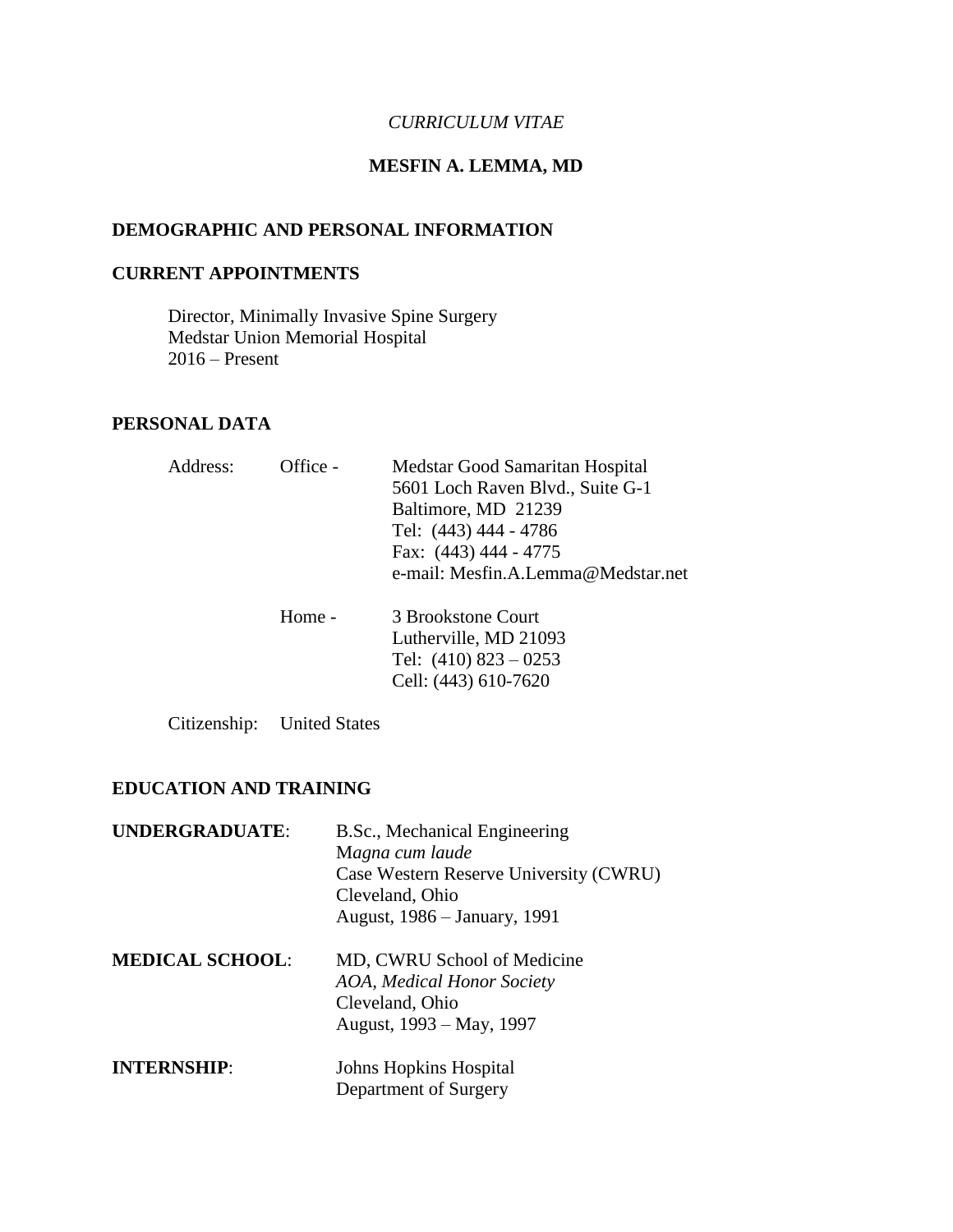July, 1997 – July, 1998

| <b>RESIDENCY:</b>  | <b>Johns Hopkins Hospital</b><br>Department of Orthopaedic Surgery<br>Baltimore, Maryland<br>July, 1998 – July, 2002       |
|--------------------|----------------------------------------------------------------------------------------------------------------------------|
| <b>FELLOWSHIP:</b> | <b>Johns Hopkins Hospital</b><br>Department of Orthopaedic Surgery<br>Division of Spine Surgery<br>July, 2002 - July, 2003 |

# **PROFESSIONAL EXPERIENCE**

| $2016$ – Present      | Director, Minimally Invasive Spine Surgery<br><b>Medstar Union Memorial Hospital</b>                                 |
|-----------------------|----------------------------------------------------------------------------------------------------------------------|
| <b>2011 - Present</b> | Medstar Good Samaritan Hospital<br>Director, Spine Surgery                                                           |
| $2003 - 2016$         | Johns Hopkins University<br><b>Assistant Professor</b><br>Department of Orthopaedic Surgery                          |
| $2003 - 2014$         | Division Chief<br>Johns Hopkins Orthopaedic Surgery at Good Samaritan Hospital                                       |
| 2003-2011             | Good Samaritan Hospital<br>Co-Director, Spine Center<br>Johns Hopkins Orthopaedic Surgery at Good Samaritan Hospital |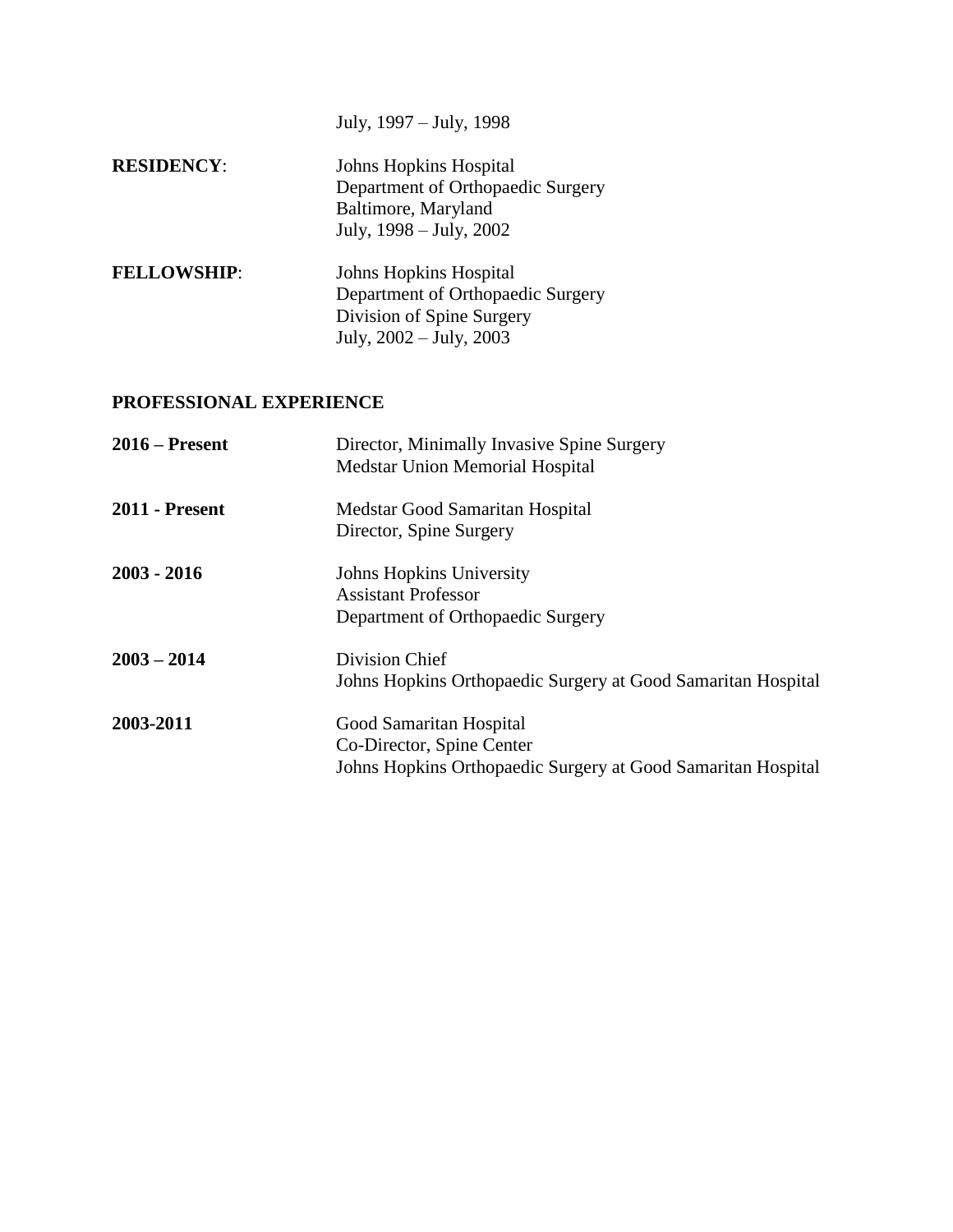### **RESEARCH ACTIVITIES**

#### **Peer-reviewed scientific articles**

- 1. Ahn UM, **Lemma MA**, Ahn NU, Buchowski J, Kostuik JP. Occipitocervical Fusion: A Review of Indications, Techniques of Internal Fixation, and Results. Neurosurgery Quarterly 11(2):77-85, 2001.
- 2. Ahn UM, Ahn NU, Buchowski JM, Kebaish KM, **Lemma MA**, Sieber AN, Kostuik JP. Functional Outcome and Radiographic Correction After Spinal Osteotomy. Spine. 2002 Jan 15:27(12):1303-11.
- 3. Tortolani PJ, **Lemma MA**, Riley LH III. Managing Lumbar Spinal Stenosis. J Musculoskelet. Med. 21(1):10-12,14-16,19-20, 2004.
- 4. **Lemma MA**, Cohen DB, Kebaish KM, Faust MD, Kostuik JP. Fusions to the Sacrum: Review of the Literature and Results of a Trans-ileal Fixation. Spine Journal.
- 5. Mesfin A, **Lemma MA**. Bilateral Pars Fractures Complicating Long Fusion to L5 in a Patient with Rheumatoid Arthritis. Spine (Philadelphia Pa 1976). 2011;36(13):E882- E885.
- 6. Mesfin A, Gjolaj J, **Lemma MA**. A Method for Intraoperative Repositioning of the Cervical Spine During Posterior Cervical Surgery. Accepted for publication, Orthopedics. 2011; in press.
- 7. Mesfin A, Farjoodi P, Tuakli-Wosornu YA, Yan AY, **Lemma MA**, LaPorte DM. An analysis of the Othopaedic In-Training Examination rehabilitation section. J Surg Educ. 2012;69(3):286-291.
- 8. Tan EW, Jain A, Hassanzadeh H, Bernard JA, **Lemma MA**. The role of hematologic laboratory studies in postoperative management of patients undergoing anterior cervical discectomy and fusion. Orthopedics. 2012;35(6):e917-921.
- 9. Hassanzadeh H, Jain A, Tan EW, Stein BE, Van Hoy ML, Stewart NN, **Lemma MA**. Incentive spirometry use in postoperative orthopedic patients. Orthopedics. 2012;35(6):e927-931.
- 10. Mesfin A, Jain A, El Dafrawy MH, Hassanzadeh H, Kostuik JP, Lemma MA, Kebaish KM. Surgical outcomes of long spinal fusions for scoliosis in adult patients with rheumatoid arthritis. J Neurosurg Spine. 2014, in press.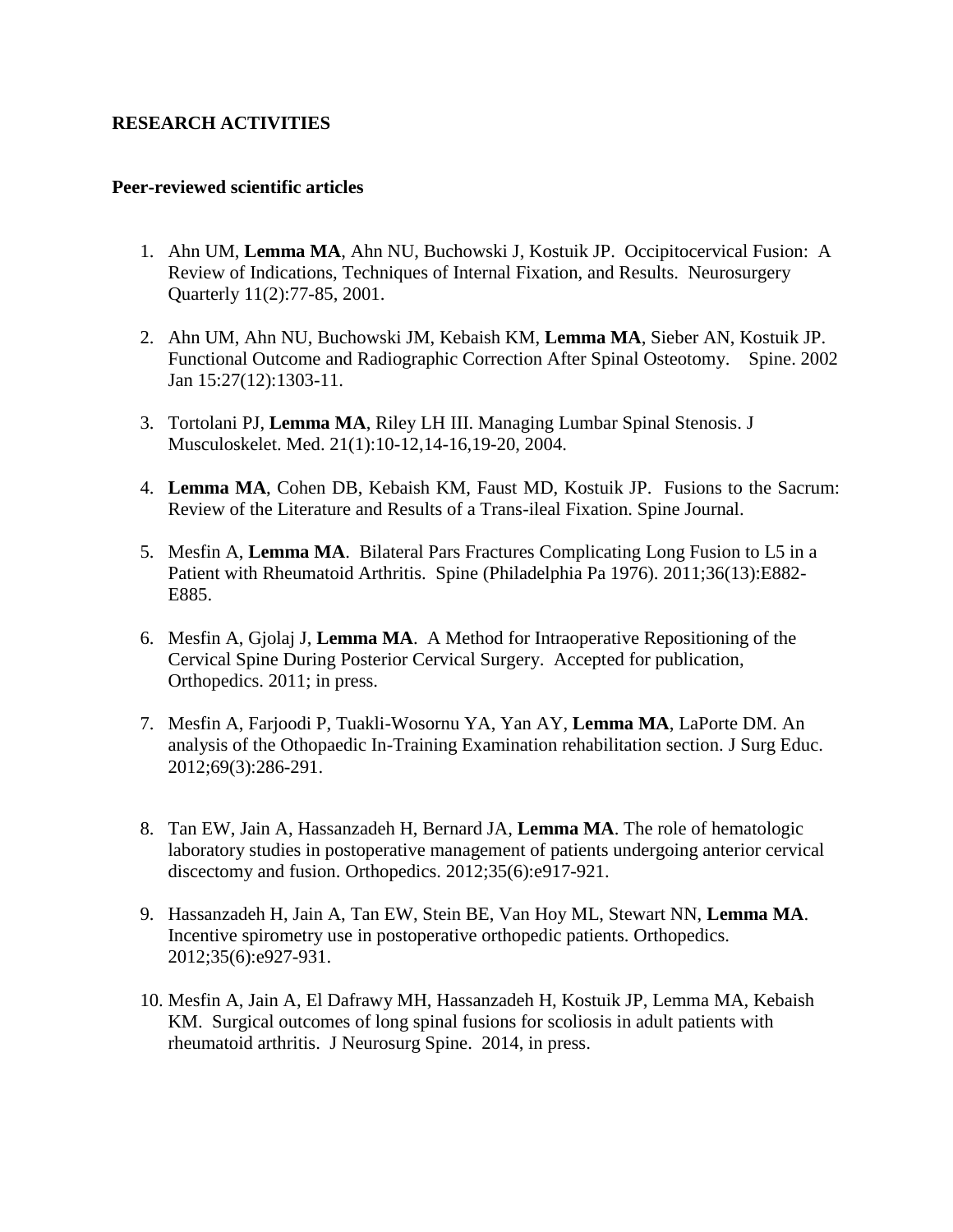#### **Book Chapters**

- **1. Lemma M**., Herzka A., Tortolani J., Carbone JJ. Cauda Equina Syndrome Secondary to Lumbar Disc Prolapse. Principles and Practice of Spine Surgery. Vaccaro AR, Betz RR, Zeidman SM (eds): Philadelphia, WB Saunders Co, 2002.
- **2. Lemma M**, Kostuik JP. Pathophysiology of Lumbar Degenerative Disc Disease. Scoliosis Research Society (SRS) Core Curriculum Textbook: DeWald R (ed), 2002.
- **3. Lemma M**, Kostuik JP. Disseminated Intravascular Coagulation (DIC) in Spinal Surgery. Scoliosis Research Society (SRS) Core Curriculum Textbook: DeWald R (ed), 2002.
- **4. Lemma M**, Kostuik JP. Deep Venous Thrombosis (DVT) in Spinal Surgery. Scoliosis Research Society (SRS) Core Curriculum Textbook: DeWald R (ed), 2002.
- **5.** Khanna AJ, **Lemma M**, Wasserman BA, McLain RF. Imaging: Screening for Spinal Disease. In Cancer of the Spine, McLain RF, et al.. The Humana Press, Inc, Totowa, NJ, 2006, p67-72.

### **TEACHING**

### **EDUCATIONAL PROGRAM BUILDING / LEADERSHIP**

- **1. Moderator,** Spine Section: Johns Hopkins Orthopaedic Surgery In-Training Examination Review Course. 2004-Present.
- **2. Co-Director**, Motor Skills Lab, Spine Section. Alpha Lab, Johns Hopkins Bayview Medical Center, 2004- 2014.
- **3. Co-Director, '**Hands-On Spine Review Course.' Johns Hopkins Medical Institutions; Baltimore, MD. May 6-7, 2006.
- **4. Co-Director** 'Hands-On Spine Review Course.' Johns Hopkins Medical Institutions; Baltimore, MD. March 31-April 1, 2007.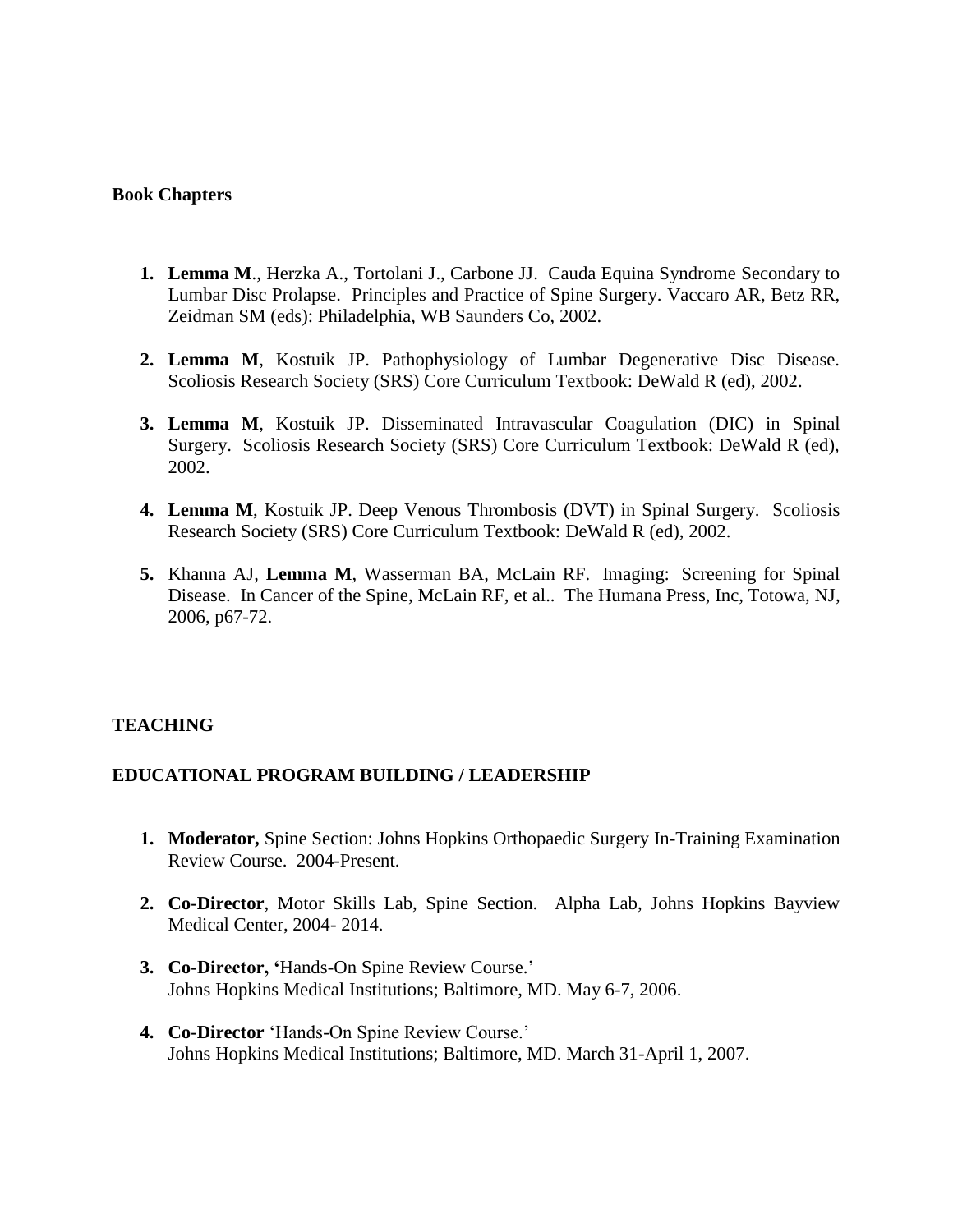- **5. Course Chairman,** 'Advances in Minimally Invasion Spine Surgery.' Ft. Lauderdale, FL. November 9-10, 2008.
- **6. Supervisor,** Resident Education Curriculum. Medstar Good Samaritan Hospital, Baltimore, MD. 2008 – Present.
- **7. Course Moderator**, Deformity Roundtable. Lewisville, TX, January 20-21, 2012.
- **8. Course Chairman**, ATLAS Deformity Summit. Dallas, TX. March 2-3, 2012.
- **9. Course Chairman**, ATLAS Deformity Summit, Monterrey, Mexico, April 5-6, 2013.
- **10. Co-Chairman**. Resident and Fellow's Hands-On Spine Review Course. Lewisville, TX 2010 – Present.

# **PRESENTATIONS AT LOCAL MEETINGS AND CONFERENCES**

#### **CME Course Instruction**

- **1. Lemma, MA**. *Thoracolumbar Trauma*. Orthopaedic Surgery Review Course. Johns Hopkins University. Baltimore, MD, June 26-July 1, 2005.
- **2. Lemma, MA**. *Thoracolumbar Degeneration.* Orthopaedic Surgery Review Course. Johns Hopkins University. Baltimore, MD, June 26-July 1, 2005.
- **3. Lemma, MA**. *Thoracolumbar Trauma*. Orthopaedic Surgery Review Course. Johns Hopkins University. Baltimore, MD, April 30 – May 5, 2006.
- **4. Lemma, MA**. *Thoracolumbar Degeneration*. Orthopaedic Surgery Review Course. Johns Hopkins University. Baltimore, MD, April 30 – May 5, 2006.
- **5. Lemma, MA**. *Cervical Spondylytic Myelopathy; What to Look for and How to Treat it.* Grand Rounds. Medstar Good Samaritan Hospital. Baltimore, MD, October 10, 2012.

#### **Non-CME Course Instruction**

- **1. Lemma, MA**. *Lumbar Degenerative Disease*. Johns Hopkins Orthopaedic Surgery Grand Rounds, Baltimore, MD, 2002.
- **2. Lemma, MA**. Khanna, AJ. '*Kyphoplasty Procedure in a Patient with Multiple Myeloma*'. Live Web-cast. Baltimore, MD, September, 2005. [www.OR-Live.com](http://www.or-live.com/)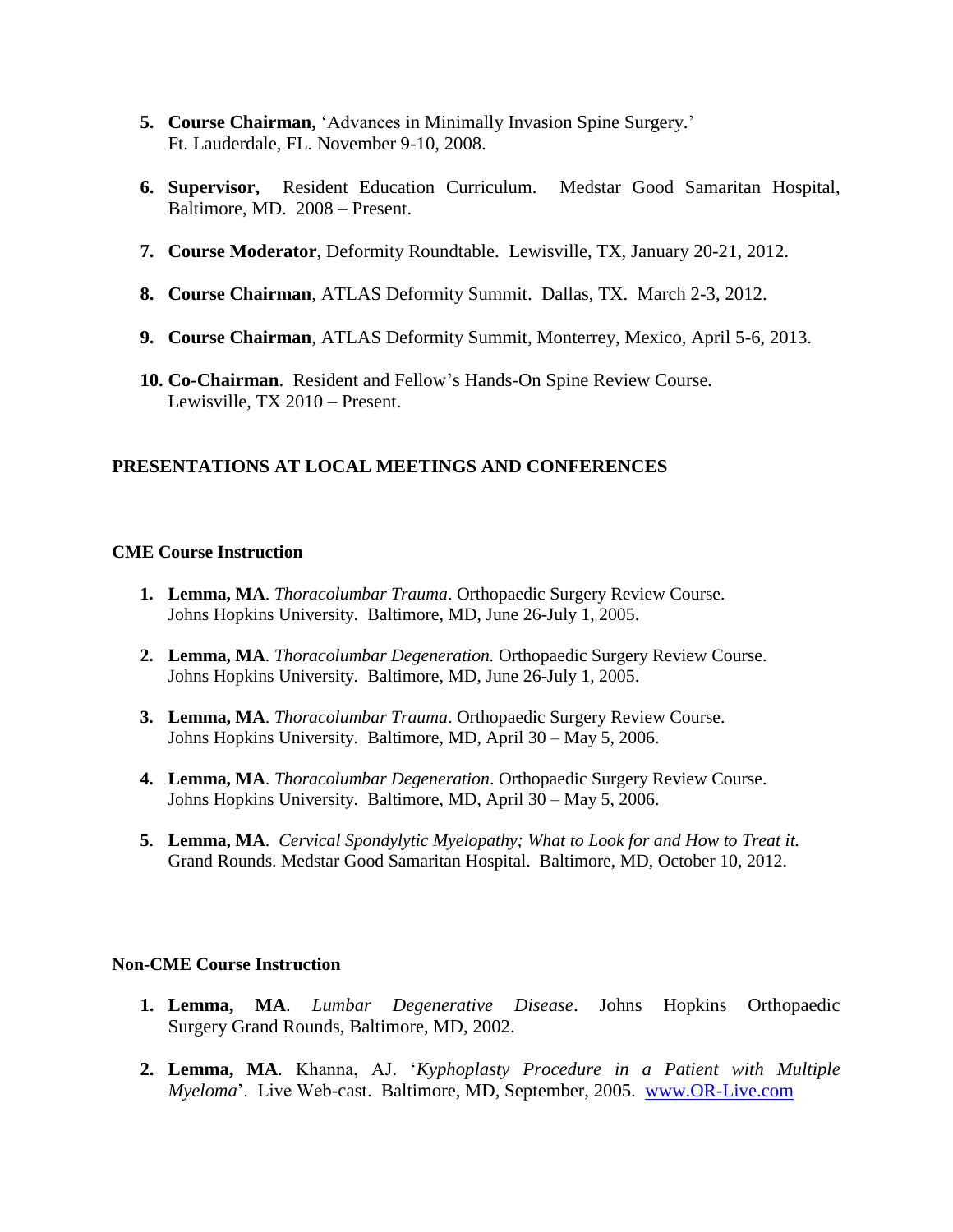- **3. Lemma, MA**. *Anterior Fixation of Dens Fractures*. Hands-On Spine Review Course; Johns Hopkins Medical Institutions; Baltimore, MD. May 6-7, 2006.
- **4. Lemma, MA**. *Anterior Lumbar Fusion*. Hands-On Spine Review Course; Johns Hopkins Medical Institutions; Baltimore, MD. May 6-7, 2006.
- **5. Lemma, MA.** *C1-2 Arthrodesis*. Hands-On Spine Review Course; Johns Hopkins Medical Institutions; Baltimore, MD. May 6-7, 2006.
- **6. Lemma, MA**. *Posterior Subaxial Arthrodesis*. Hands-On Spine Review Course; Johns Hopkins Medical Institutions; Baltimore, MD. May 6-7, 2006.
- **7. Lemma, MA**. *Post-operative Complications in Spinal Surgery*. Orthopaedic Nursing In-Training Course. April 12, 2007 and August 22, 2006.
- **8. Lemma, MA**. *Endoscopic Discectomy and Interbody Fusion*. Minimally Invasive Techniques in Spinal Surgery. Phoenix, Arizona, October, 2006.
- **9. Lemma, MA**. *Thoracolumbar Degeneration*. Orthopaedic Surgery Review Course. *Johns Hopkins University.* April 13 – 15, 2007; Baltimore, MD.
- **10. Lemma, MA**. *Thoracolumbar Trauma*. Orthopaedic Surgery Review Course. *Johns Hopkins University.* April 13 – 15, 2007; Baltimore, MD.
- **11. Lemma, MA.** *Posterior Cervical Instrumentation*. Hands-On Spine Review Course. Johns Hopkins Medical Institutions; Baltimore, MD. May 6-7, 2007.
- **12. Lemma, MA.** *Odontoid Fixation*. Hands-On Spine Review Course. Johns Hopkins Medical Institutions; Baltimore, MD. May 6-7, 2007.
- **13. Lemma MA**. *MRI Interpretation of the Lumber Spine*. Grand Rounds Presentation. Department of Rheumatology, Good Samaritan Hospital. Baltimore, MD. August 10, 2007.
- **14. Lemma, MA.** *Case Presentations in Minimally Invasive Spine Surgery*. Ft. Lauderdale, FL, November 9, 2007.
- **15. Lemma, MA**. *Thoracolumbar Degeneration*. Orthopaedic Surgery Review Course. *Johns Hopkins University.* July 7 – 11, 2008; Baltimore, MD.
- **16. Lemma, MA**. *Thoracolumbar Trauma*. Orthopaedic Surgery Review Course. *Johns Hopkins University.* July 7 – 11, 2008; Baltimore, MD.
- **17. Lemma, M**A. *Case Presentation: Minimally Invasive Decompression and Fusion in an Obese Patient.* Advances in Minimally Invasion Spine Surgery. Ft. Lauderdale, FL. November 9-10, 2008.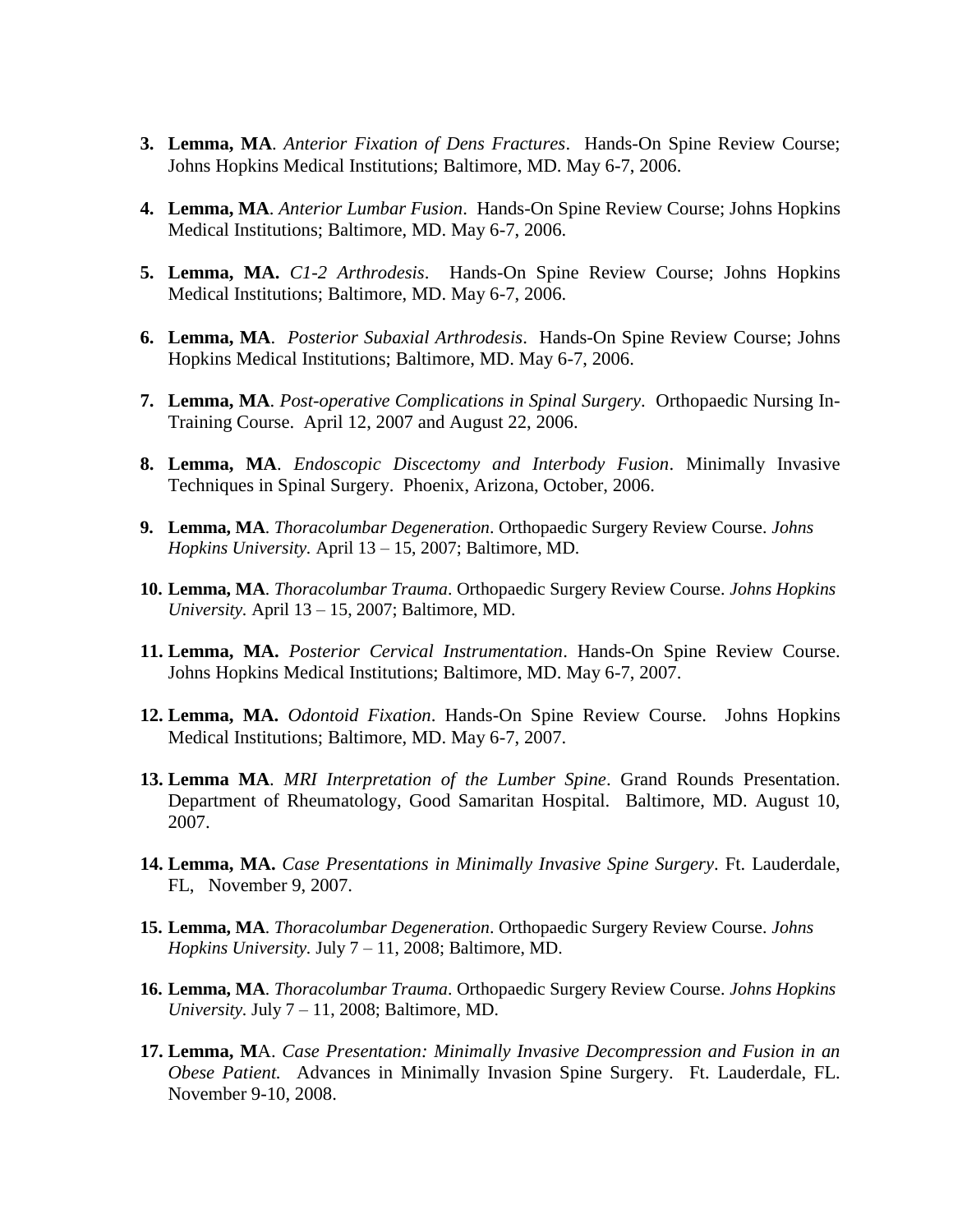- **18. Lemma, MA.** *Patient Selection and Technical Considerations Minimal Access Spine Surgery.* Vista Lab, Baltimore, MD, March 7, 2009.
- **19. Lemma, MA**. *Thoracolumbar Degeneration*. Orthopaedic Surgery Review Course. *Johns Hopkins University.* July 7 – 11, 2009; Baltimore, MD.
- **20. Lemma, MA**, *Thoracolumbar Trauma*. Orthopaedic Surgery Review Course. *Johns Hopkins University.* July 7 – 11, 2009; Baltimore, MD.
- **21. Lemma, MA**. *Thoracolumbar Degeneration*. Orthopaedic Surgery Review Course. *Johns Hopkins University.* July 7 – 11, 2010; Baltimore, MD.
- **22. Lemma, MA**, *Thoracolumbar Trauma*. Orthopaedic Surgery Review Course. *Johns Hopkins University.* July 7 – 11, 2010; Baltimore, MD.
- **23. Lemma, MA.** *Spinal Fixation Techniques*. Deformity Roundtable, Lewisville, TX, September 10, 2010.
- **24. Lemma, MA.** *Complications in Spinal Deformity Surgery*. Dallas, TX, November 12, 2010.
- **25. Lemma, MA.** *Posterior Cervical Instrumentation*. Resident Motor Skills Lecture Series, Alpha Lab, Johns Hopkins Bayview Medical Center, February 3, 2011.
- **26. Lemma, MA.** *C1-C 2 Arthrodesis*. Resident Motor Skills Lecture Series, Alpha Lab, Johns Hopkins Bayview Medical Center, February 3, 2011.
- **27. Lemma, MA.** *Posterior Cervical Fixation*. Hands-On Spine Review Course. Lewisville, TX, March 4, 2011.
- **28. Lemma, MA.** *C1-C2 Arthrodesis*. Hands-On Spine Review Course. Lewisville, TX, March 4, 2011.
- **29. Lemma, MA**. *Thoracolumbar Degeneration*. Orthopaedic Surgery Review Course. Johns Hopkins University. Baltimore, MD. October 6, 2011.
- **30. Lemma, MA**, *Thoracolumbar Trauma*. Orthopaedic Surgery Review Course. Johns Hopkins University. Baltimore, MD. October 6, 2011.
- **31. Lemma, MA.** *C1-C2 Arthrodesis*. Resident Motor Skills Lecture Series, Alpha Lab, Johns Hopkins Bayview Medical Center, January 4, 2012.
- **32. Lemma, MA.** *Posterior Cervical Instrumentation*. Resident Motor Skills Lecture Series, Alpha Lab, Johns Hopkins Bayview Medical Center, February 3, 2012.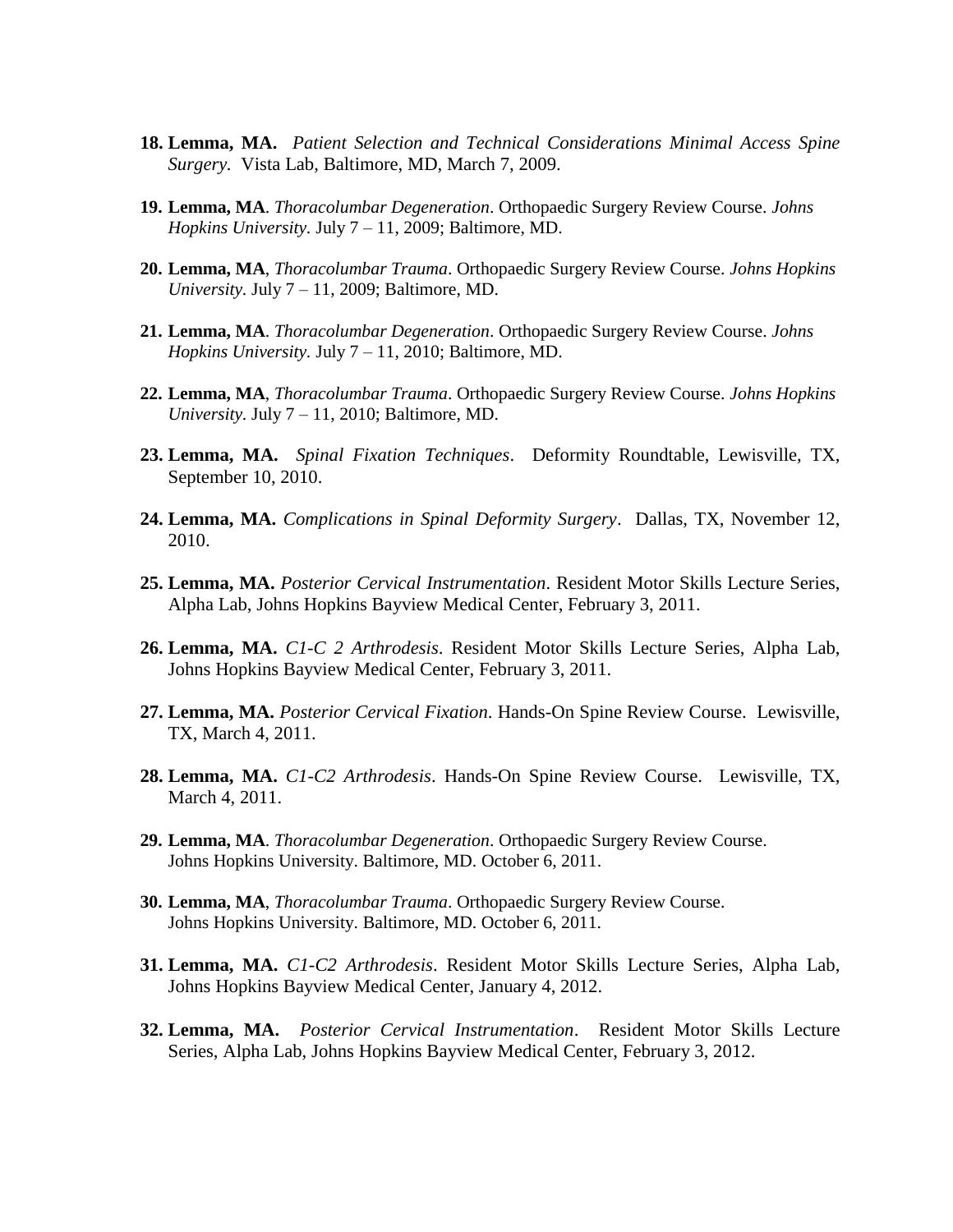- **33. Lemma, MA.** *Pelvic Fixation in Spinal Surgery*. ATLAS Deformity Course, Lewisville, TX, March 1-2, 2012.
- **34. Lemma, MA.** *Posterior Cervical Instrumentation*. Hands-On Spine Review Course. Lewisville, TX, March 4, 2012.
- **35. Lemma, MA.** *C1-C2 Arthrodesis*. Hands-On Spine Review Course. Lewisville, TX, April 22, 2012.
- **36. Lemma, MA.** *Sagittal Balance in Deformity Surgery*. ATLAS Deformity Course, Lewisville, TX, April 21-22, 2012.
- **37. Lemma, MA**. *Spinal Infections*. Resident Didactic Program. Medstar Good Samaritan Hospital, September 26, 2012.
- **38. Lemma, MA**. *The First 24 hours*. Nurse Instructional Course. Medstar Good Samaritan Hospital, October 3, 2013.
- **39. Lemma, MA**. *Thoracolumbar Degeneration*. Orthopaedic Surgery Review Course. Johns Hopkins University.; Baltimore, MD, October 4, 2012.
- **40. Lemma, MA**. *Thoracolumbar Trauma*. Orthopaedic Surgery Review Course. Johns Hopkins University.; Baltimore, MD, October 4, 2012.
- **41. Lemma, MA**. *Sagittal Alignment in Spinal Surgery*. Orthopaedic Surgery Review Course. Johns Hopkins University.; Baltimore, MD, October 4, 2012.
- **42. Lemma, MA**. *Pelvic Fixation*. Orthopaedic Surgery Review Course. Johns Hopkins University.; Baltimore, MD, October 4, 2012.
- **43. Lemma, MA**. *Spinal Infections*. Orthopaedic Surgery Review Course. Johns Hopkins University.; Baltimore, MD, October 4, 2012.
- **44. Lemma, MA**. *Tips and Pearls in Adult Spinal Reconstructive Surgery*. Universidad De Monterrey, Monterrey, Mexico, April 5-6, 2013.
- **45. Lemma, MA**. *Pelvic Fixation*. Resident and Felow's Hands-On Spine Review Course. Lewisville, TX, April 19-20, 2013.
- **46. Lemma, MA**. Anterior Odontoid Fixation. Resident and Fellow's Hands-On Spine Review Course. Lewisville, TX, April 19-20, 2013.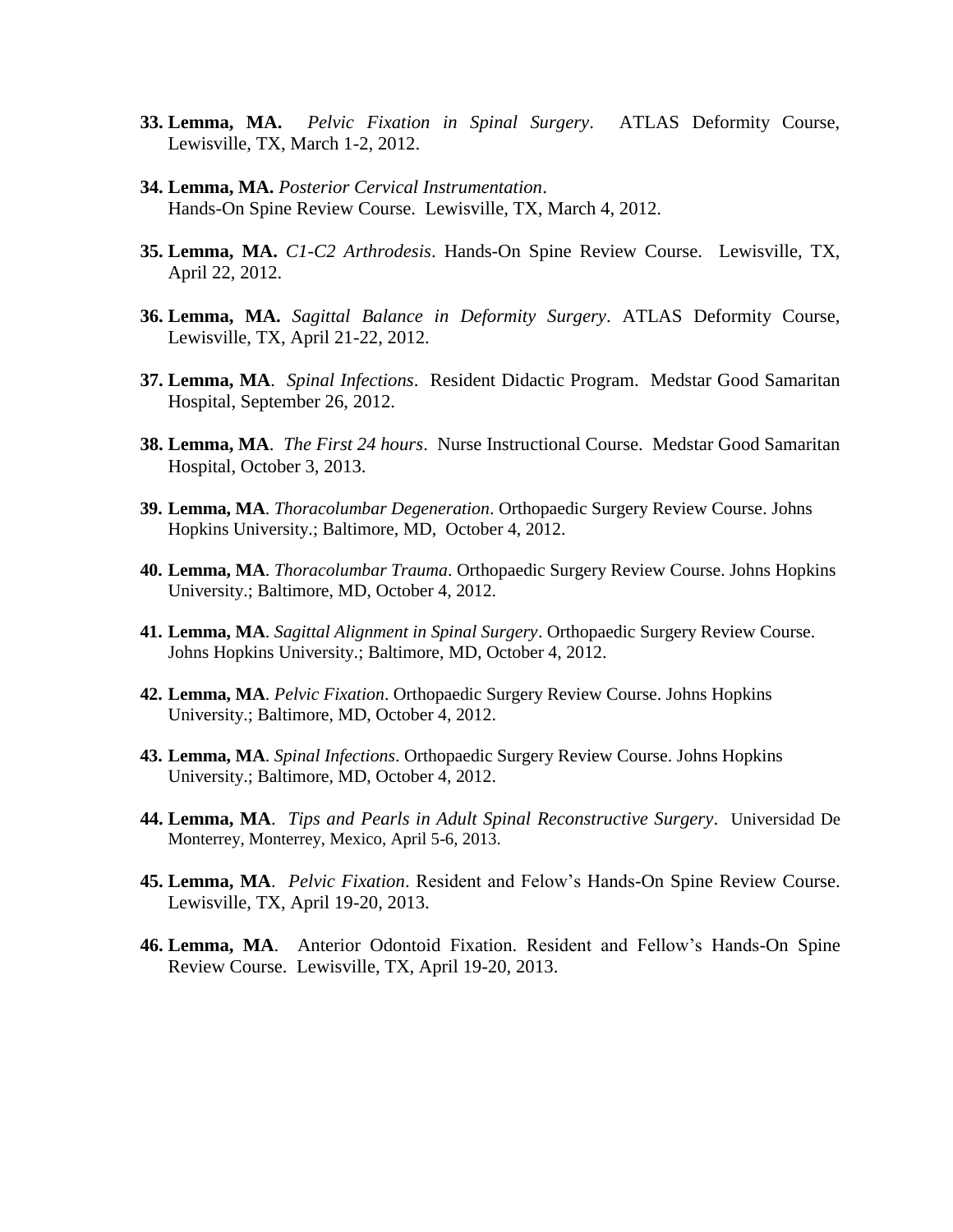### **SCIENTIFIC PRESENTATIONS AT NATIONAL / INTERNATIONAL MEETINGS**

- **1. Lemma M**, Antezana D, Cohen D, Kostuik JP. The Surgical Management of Thoracolumbar Burst Fractures: A Meta-analysis of Anterior Versus Posterior Treatment. Congress of Neurosurgeons (CNS), San Antonio, TX, September, 2000.
- **2. Lemma M**, Cohen DB, Kebaish KM, Faust MD, Kostuik JP. Fusions to the Sacrum: Results of a Trans-ileal Fixation. North American Spine Society (NASS) Annual Meeting, Seattle, WA, 2001.
- **3.** Ahn UM, Ahn NU, Buchowski JM, Kebaish KM, **Lemma MA**, Sieber AN, Kostuik JP. Functional Outcome and Radiographic Correction After Spinal Osteotomy. NASS, Seattle, WA, 2001.
- **4. Lemma M**, Cohen DB, Kebaish KM, Faust MD, Kostuik JP. Fusions to the Sacrum: Results of a Trans-ileal Fixation. Meeting of the Americas, New York, NY, April, 2002.
- **5. Lemma M**, Cohen DB, Kebaish KM, Faust MD, Kostuik JP. Fusions to the Sacrum: Results of a Trans-ileal Fixation. American Academy of Orthopaedic Surgeons (AAOS) Annual Meeting, New Orleans, February, 2003.
- **6. Lemma, M.** 'Tuberculosis of the Spine.' US-Ethiopia Orthopaedic Symposium. Addis Abeba, Ethiopia. December, 2006.
- **7.** Hassanzadeh H, Jain A, Stein B, Van Hoy M, Stewart N, **Lemma MA**. Compliance with Incentive Spirometry use in the Orthopaedic Ward. Southern Orthopaedic Association 2011 Annual Meeting, Podium presentation, Big Island of Hawaii, July 20-23, 2011.
- **8.** Tan EW, Jain A, Hassanzadeh H, Bernard JA, **Lemma MA**. The Role of Hematologic Laboratory Studies in Post-operative Management of Patients Undergoing Anterior Cervical Discectomy and Fusion. Podium presentation, Maryland Orthopaedic Association 2011 Annual Meeting, May 7, 2011, Baltimore, MD.
- **9.** Mesfin A, Farjoodi P, Tuakli-Wosornu YA, Yan A, **Lemma MA**, LaPorte DM. An Analysis of the Orthopaedic In-Training Examination Rehabilitation Section. Podium presentation, 2011 AAOS Annual Meeting, February 15-19, 2011, San Diego, CA.
- **10.** Menga E, Mesfin A, **Lemma MA**. Smart Phone Applications for Spine Surgeons. Maryland Orthopaedic Association, Baltimore, MD. April 21, 2012.
- **11.** Neubauer, P. **Lemma MA**. Cervical Spondylitic Myelopathy: What You Need to Know and How to Treat it. Maryland Orthopaedic Association, Baltimore, MD. April 21, 2012.
- **12. Lemma MA**. Principals of Spinal Deformity Correction. SpineWeek, Amsterdam, The Netherlands. May 31, 2012.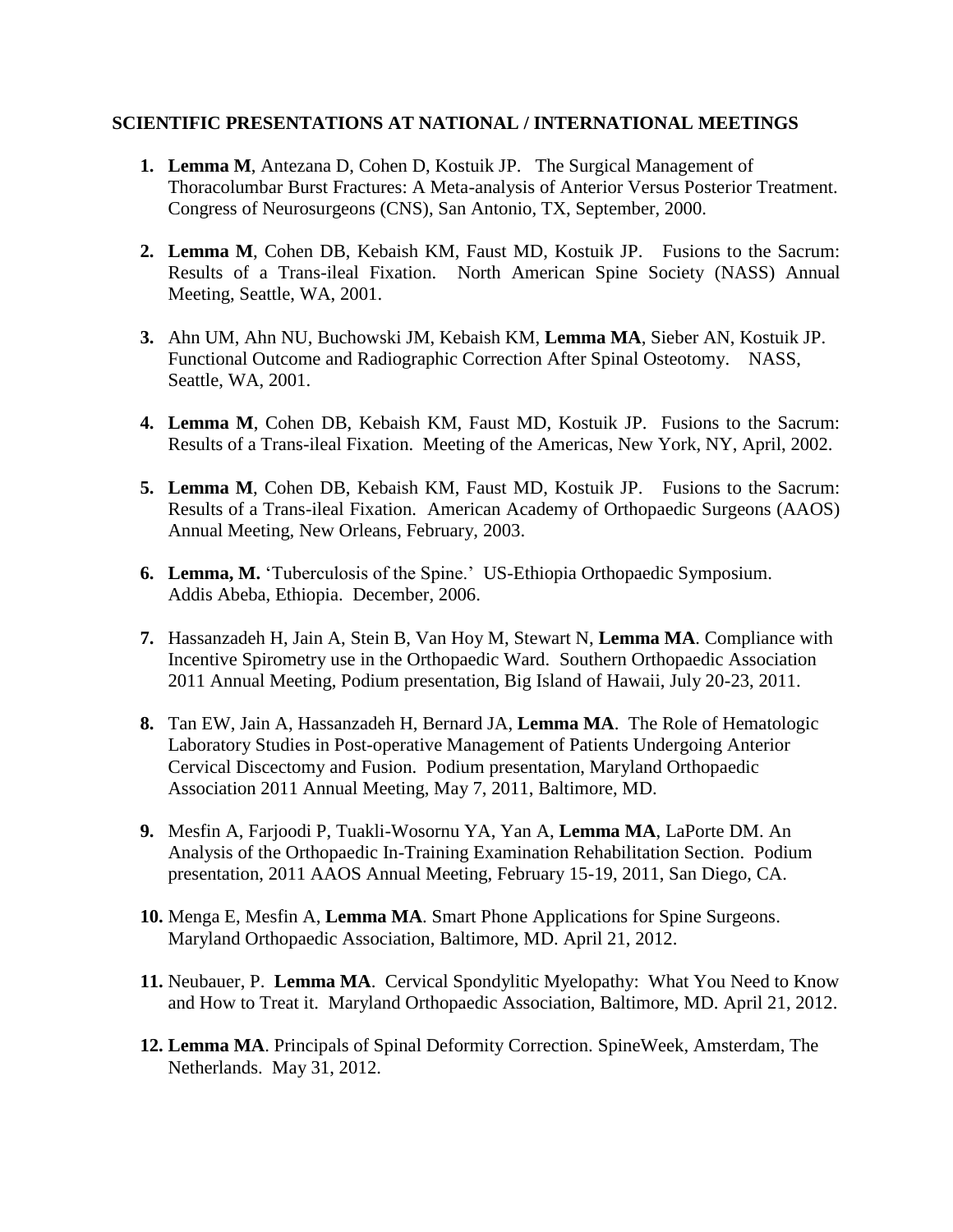- **13.** Jain A, Menga E, Hassanzadeh H, **Lemma MA**, Mesfin A Thoracic Disc Disorders with Myelopathy; Analysis of 13,837 Patients. AAOS Annual Meeting 2013, Chicago, IL, March 23, 2013.
- **14. Lemma, MA**. Tips and Pearls in Adult Spinal Reconstructive Surgery. Universidad De Monterrey, Monterrey, Mexico, April 5-6, 2013

# **CLINICAL ACTIVITIES**

### **LICENSURE/CERTIFICATION**

| <b>State Licenses:</b> | Maryland; 2002; #D0059030                              |
|------------------------|--------------------------------------------------------|
| Certifications:        | Certified by the American Board of Orthopaedic Surgery |

# **PROFESSIONAL SOCIETIES**

- **1.** Alpha Omega Alpha (AOA) Medical Honor Society, 1996- present
- **2.** American Academy of Orthopaedic Surgeons, 2000 to present
- **3.** American Medical Association (AMA), 2000 to present
- **4.** North American Spine Society (NASS), 2003 to present
- **5.** The Johns Hopkins Medical and Surgical Association, 2003 to present
- **6.** Maryland Orthopaedic Association, 2005 to present
- **7.** MedChi: The Maryland State Medical Society, 2005 to present

### **RECOGNITION**

### **Awards, Honors**

- **1.** Academic Honors: Magna Cum Laude Case Western Reserve University, Cleveland, OH, 1991.
- **2.** Alpha Omega Alpha Medical Honor Society Case Western Reserve University, Cleveland, OH, 1997.
- **3.** Top Doctors in the US Castle Connely, 2010- Present.
- **4.** Top 100 Spine Surgeons in the US Becker's Healthcare, 2011.